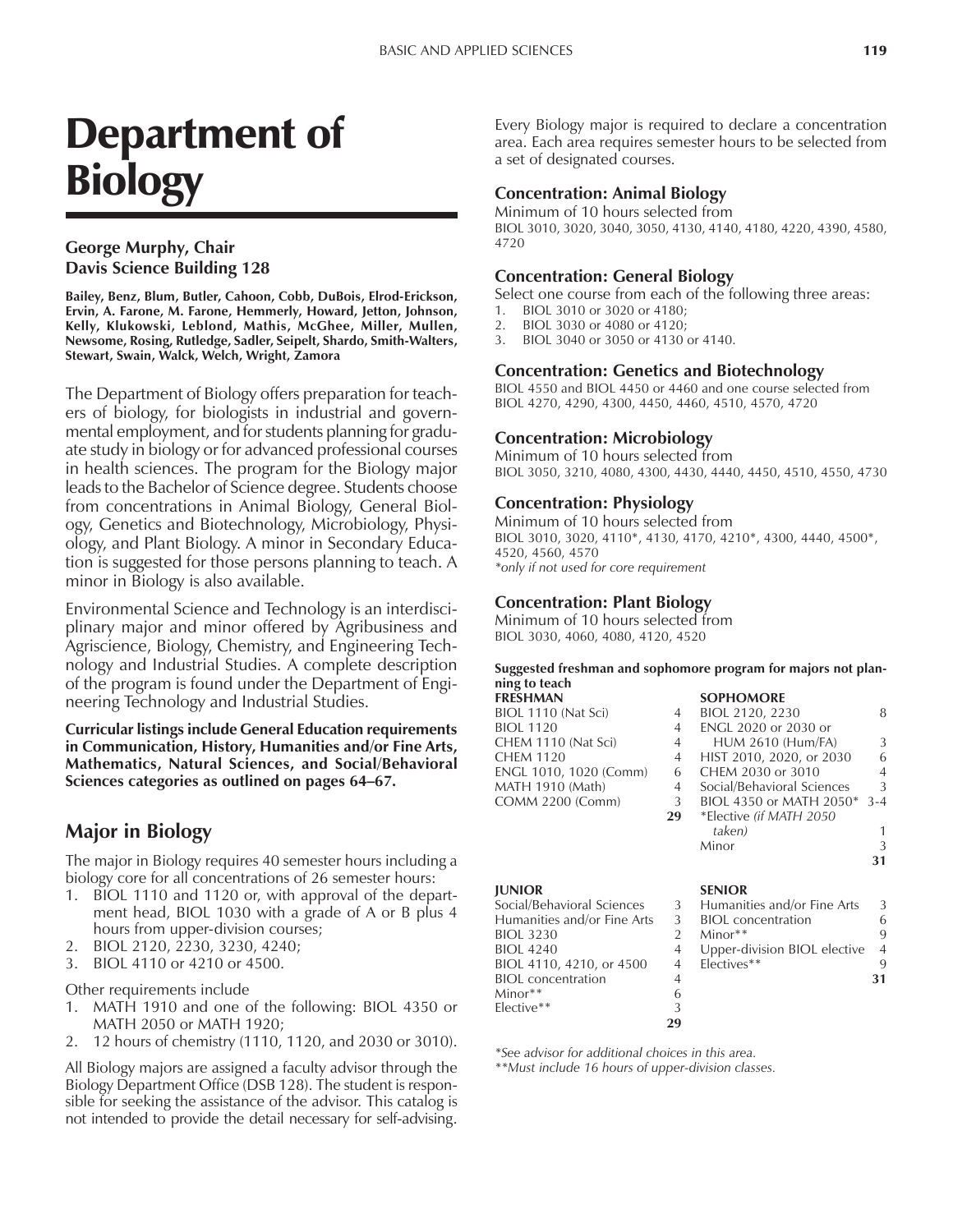# **Teacher Licensure**

Students seeking a license to teach in secondary schools (grades 7-12) must complete (1) a major in the subject they intend to teach, (2) a minor in Secondary Education, and (3) additional teacher licensure requirements.

## **Additional Teacher Licensure Requirements**

See Biology Department for course requirements in addition to the General Education requirements.

## **Secondary Education Minor Requirements**

Students must contact their Secondary Education minor advisors for approval of appropriate courses.

*NOTE: Please see Department of Educational Leadership on page 201 for Secondary Education minor requirements.*

# **Biology Major Requirements for Licensure**

Complete the following General Biology concentration:

BIOL 1110, 1120, 8 hours

BIOL 2120, 4 hours

BIOL 2230, 4 hours

BIOL 3230, 2 hours BIOL 4240, 4 hours

**Select one:** BIOL 3010, 4 hours; BIOL 3020, 4 hours; BIOL 4180, 4 hours

**Select one:** BIOL 3030, 4 hours; BIOL 4080, 4 hours; BIOL 4120, 4 hours; BIOL 4520, 4 hours

**Select one:** BIOL 3040, 3 hours; BIOL 3050, 3 hours; BIOL 4130, 4 hours; BIOL 4140, 4 hours

**Select one:** BIOL 4110, 4 hours; BIOL 4210, 4 hours; BIOL 4500, 4 hours

#### **Biology electives to total 40 hours minimum.**

# **Minor in Biology**

There are two options for the minor in Biology:

- 1. 19 semester hours in biology including one year of freshman biology or equivalent and BIOL 2120 and 2230.
- 2. 19 semester hours in biology including BIOL 1030 with a grade of A or B and 4 hours chosen from upper-division courses and approved by the department head and BIOL 2120 and 2230.

Each option requires at least one upper-division course to be taken at MTSU. A 2.00 GPA is required for courses satisfying the minor in Biology.

Four or more semester hours of freshman-level General Education equivalent biology in transfer credits may be substituted for BIOL 1030.

# **Course in General Education Biology [BIOL]**

**1030 Topics in Biology.** Four credits. Designed for non-majors. Offers understanding, experiences, and skills related to common biological issues. Includes class discussions, small group activities, lectures, selected readings, and laboratory investigations. Three lectures and one two-hour laboratory.

# **Courses in Biology [BIOL]**

- **1110 General Biology.** Four credits. Primarily for Biology majors and minors and other science-oriented students. Biological principles and processes, including introduction to the nature of science, cells (structure, function, metabolism, division), genetics, evolution, viruses, bacteria, protists, and fungi. Three lectures and one three-hour laboratory. **While BIOL 1110 can be used to fulfill half the 8-hour General Education requirement for Natural Sciences, it is the first semester of a two-semester sequence primarily designed for science majors.**
- **1120 General Biology.** Four credits. Prerequisite: BIOL 1110. Primarily for Biology majors and minors and other science-oriented students. Survey of plants and animals emphasizing evolution, structure, function, reproduction, growth, and ecology. Three lectures and one three-hour laboratory.
- **2000 Orientation to the Medical Lab.** Two credits. Open to anyone in medical and allied medical careers, but may not be taken as part of Biology major. Survey of medical lab careers, curricula, and affiliated laboratory programs; experience in medical laboratory testing procedures. One lecture and one two-hour laboratory.
- 2010, 2020 Human Anatomy and Physiology I and II. Four credits each. Prerequisites: BIOL 2010 - C or better in high school chemistry and biology within the last five years or consent of instructor; BIOL 2020 - C or better in 2010. Strongly recommend BIOL 1030/1110 prior to BIOL 2010. Meets requirements for many pre-health professional programs including nursing. Structure and function of humans covered. Three lectures and one threehour laboratory.
- **2030 Anatomy and Physiology.** Three credits. Prerequisite: BIOL 1030 or 1110. General structure and physiological activities of human systems. Two lectures and one two-hour laboratory.
- **2120 Genetics.** Four credits. Prerequisites: BIOL 1110, 1120. An introductory course in genetics. Surveys and explores the sub-disciplines of genetics, including classical, molecular, and evolutionary genetics. Emphasis on the experiments, techniques, and theories forming the foundation of modern genetic research and its applications. Three lectures and one two-hour laboratory.
- **2230 Microbiology.** Four credits. Prerequisites: BIOL 1110, 1120 or 2010, 2020; background in general chemistry strongly recommended. Morphology, physiology, isolation, and cultivation of bacteria, fungi, and viruses. Three lectures and one two-hour laboratory.
- **3000 Life Science for Elementary Teachers.** Four credits. Prerequisites: 8 hours of science including BIOL 1030 or equivalent. A process-oriented approach to the study of life with emphasis on execution and analysis of activities and experiments suited to the elementary school classroom. Six hours lecture and laboratory. (May not be used for Biology majors or minors.)
- **3010 Embryology.** Four credits. Prerequisites: BIOL 1110, 1120. Early development of the frog, chick, pig, and human. Living material, whole mounts, and serial sections are used for studying cleavage, germ layer formation, histogenesis, and organogenesis. Three lectures and one three-hour laboratory.
- **3020 Comparative Anatomy of the Vertebrates.** Four credits. Prerequisites: BIOL 1110, 1120. Vertebrate morphology and the development and function of systems and organs. Three lectures and one three-hour laboratory.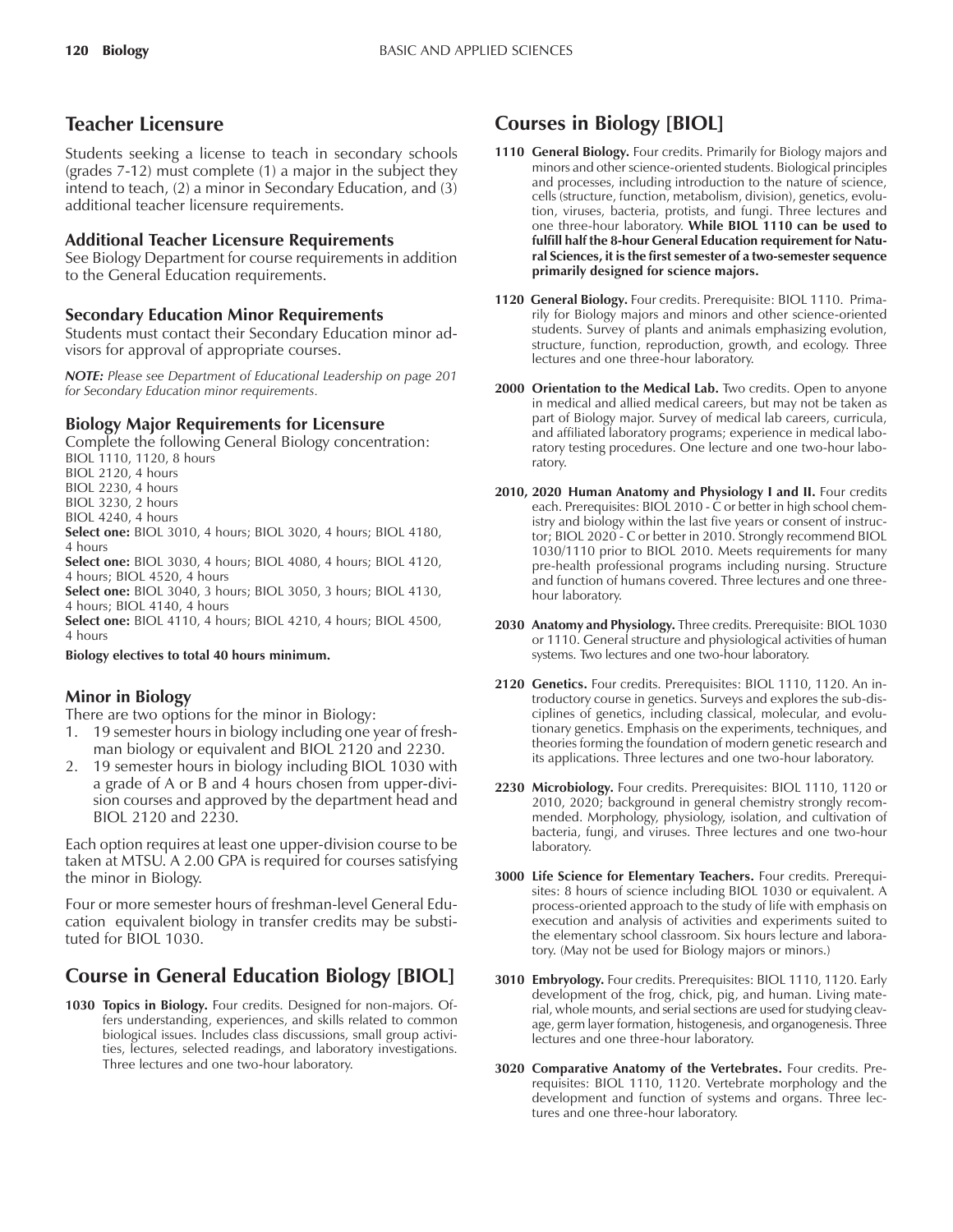- **3030 Non-Flowering Plants.** Four credits. Prerequisites: BIOL 1110, 1120. Structure, physiology, methods of reproduction, and classification of the algae, fungi, liverworts, mosses, and ferns. Three lectures and one three-hour laboratory.
- **3040 Entomology.** Three credits. Prerequisites: BIOL 1110, 1120. Morphology, classification, evolution, life histories, and economic importance of insects. Five hours of lecture and laboratory.
- **3050 Parasitology.** Three credits. Prerequisites: BIOL 1110, 1120. Life histories, host-parasite relationships, and control measures of the more common parasites of humans and domesticated animals. Two lectures and one three-hour laboratory.
- **3070 Biology Seminar on Environmental Problems.** Three credits. Causes, effects, and solutions of environmental problems. Three lectures.
- **3100 History and Philosophy of Biology.** Three credits. Prerequisites: BIOL 1110, 1120. Historical development of biology; the philosophy, ideas, and contributions of outstanding biologists. Two lectures.
- **3160 Social Issues and Genetic Technology.** Three credits. Prerequisite: BIOL 1030 or 1110 or 1120. Exploration of genetic principles related to contemporary issues. Provides students with the background needed to evaluate topics such as the release of genetically engineered plants and animals, the use of DNA fingerprinting techniques, the relationship between race and IQ, and others which impact their lives. Impact of genetics on society as well as society's influence on the science will be explored. Role of genetics in medicine and agriculture also emphasized.
- **3200 Internship in Biology.** Two to four credits. Prerequisite: Permission of department. Practical experience for students in a professional setting.
- **3210 Environmental Microbiology.** Three credits. Prerequisite: BIOL 2230. Deals with microorganisms commonly found in air, water, and soil. Two lectures and one three-hour laboratory.
- **3220 Environmental Regulations and Compliance.** Three credits. Prerequisites: BIOL 1110, 1120. An in-depth review and application of governmentally established regulations concerning environmental quality. Emphasis on major federal acts. Three lectures.
- **3230 Introduction to Biological Literature.** Two credits. Prerequisites: BIOL 1110, 1120. Application of methods of literature research in the biological sciences and techniques of scientific writing.
- **3240 Introduction to Evolution.** Three credits. Prerequisites: BIOL 1110 and 1120 or 1030. Scientific principles and concepts formulating the biological theory of evolution. Includes historical development of modern theory; Darwin's natural selection theory; and problems in speciation, systematics, and geographical distribution of species.
- **3340 Pathophysiology.** Three credits. (Same as NURS 3010.) Prerequisites: BIOL 2230, 2010, 2020. Basic mechanisms of disease processes and their role in disrupting normal physiology. Three lectures.
- **3350 Principles of Radiation in Medicine.** Three credits. Prerequisites: PHYS 2010/2011 and 2020/2021. Basic concepts and theories of radiation physics. Detailed analysis of the structure of matter, properties of radiation, nuclear transformations, x-ray production, and interactions of ionizing radiation emphasized. Treatment units used in external radiation therapy, measurement

and quality of ionizing radiation produced, absorbed dose measurement, dose distribution, and scatter analysis presented.

- **4060 Dendrology.** Three credits. Prerequisite: BIOL 1120. Woody plants with emphasis on important timber trees of North America. Two lectures and one three-hour laboratory.
- **4070 Economic Botany.** Three credits. Prerequisite: BIOL 1120. Useful plants which have shaped civilization. Topics include origin of agriculture, fruits and nuts, grains and legumes, vegetables, spices and herbs, oils and waxes, medicinal plants, psychoactive plants. Three lectures.
- **4080 Mycology.** Four credits. Prerequisite: BIOL 1120. Emphasizes taxonomy, morphology, and culture of fungi and their importance to humans. Three lectures and one three-hour laboratory.
- **4110 General Physiology.** Four credits. Prerequisites: BIOL 2120; CHEM 3010 or 2030. Physiological and chemical properties of life processes in animals using an organ systems approach. Emphasis on mammalian physiology. Three lectures and one threehour laboratory.
- **4120 Flowering Plants.** Four credits. Prerequisites: BIOL 1110, 1120. Structure and classification of seed plants; a survey of local flora. Three lectures and one three-hour laboratory.

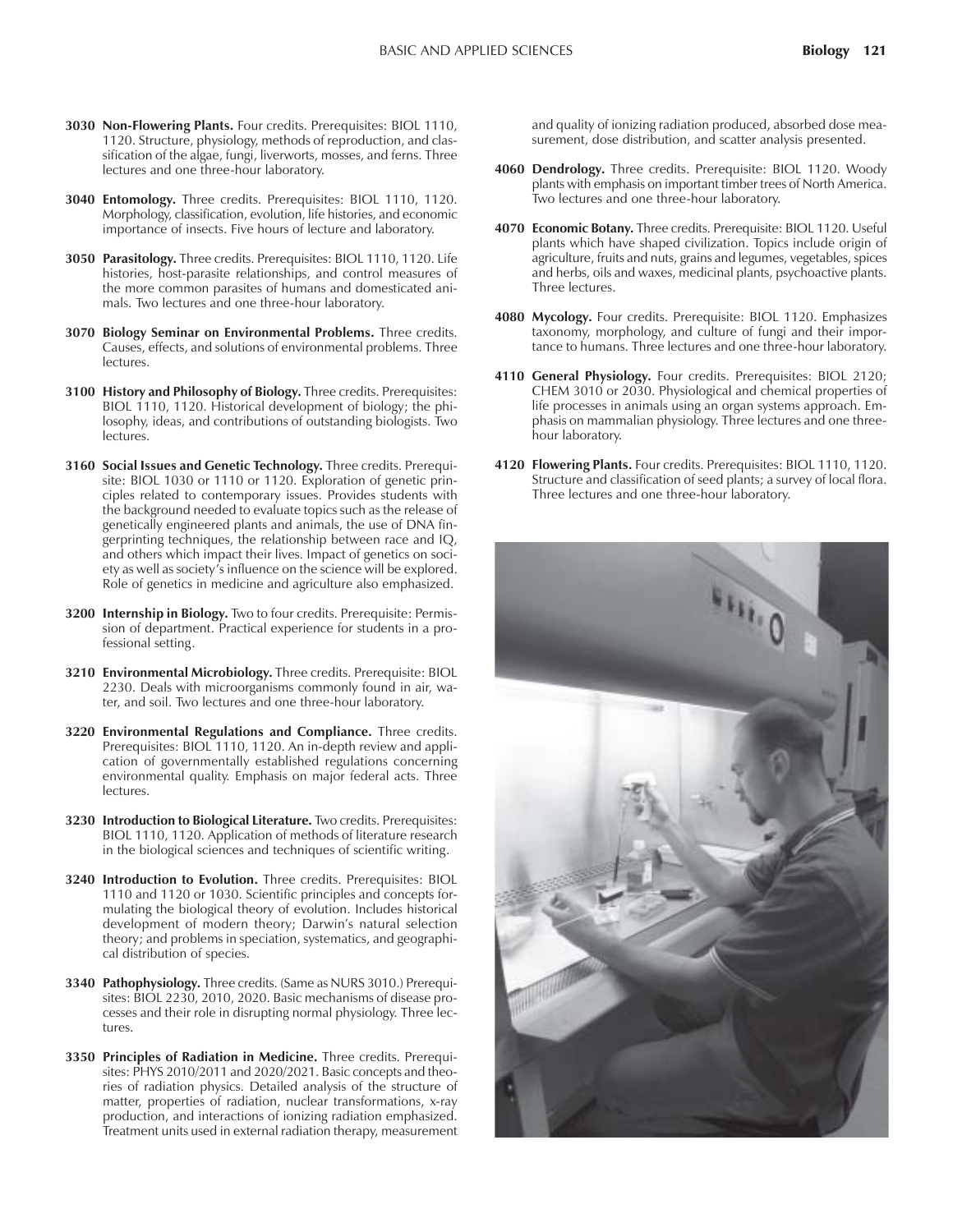- **4130 Histology.** Four credits. Prerequisites: BIOL 1110, 1120, 2120; CHEM 1110, 1120. Microscopic anatomy of vertebrate cells, tissues, and organs. Three lectures and one three-hour laboratory.
- **4140 Invertebrate Zoology.** Four credits. Prerequisites: BIOL 1110, 1120. Morphology, classification, evolution, life histories, and economic importance of invertebrate phyla. Three lectures and one three-hour laboratory.
- **4150 Radiation Biology.** Three credits. Prerequisites: Junior standing and permission of department. Types and properties of ionizing radiation, isotopes and tracer study techniques, and the biological effects of ionizing radiations on living things.
- **4170 Endocrinology.** Three credits. Prerequisites: BIOL 2120, 4110 or 2020; CHEM 3010 or 2030. Study of hormones and other chemical messengers including synthesis, secretion, transport, receptors, cellular, and physiological activity. Focus on humans and other vertebrates. Three lectures.
- **4180 Vertebrate Zoology.** Four credits. Prerequisites: BIOL 1110, 1120. Structure, life history, and classification of fish, amphibians, and mammals. Local representatives emphasized. Three lectures and one three-hour laboratory.
- **4210 Cell and Molecular Biology.** Four credits. Prerequisites: BIOL 1110, 1120, 2120, 2230; CHEM 2030 or 3010. Cellular morphology and function. Three lectures and one three-hour laboratory.
- **4220 Ichthyology.** Four credits. Prerequisites: BIOL 1110, 1120. The morphology, physiology, taxonomy, and ecology of fishes. Three lectures and one three-hour laboratory.
- **4240 General Ecology.** Four credits. Prerequisites: BIOL 1110, 1120; CHEM 1110. Basic concepts of the ecosystem and community aquatic and terrestrial habitats, and population ecology; complemented by field and laboratory activities. Three lectures and one three-hour laboratory.
- **4250 Limnology.** Four credits. Prerequisites: BIOL 1110, 1120; CHEM 1110. Biological, chemical, and physical aspects of lakes and streams. Three lectures and one three-hour laboratory.
- **4260 Nature Study.** Three credits. Prerequisites: BIOL 1110, 1120. Identification of local plants and animals and a consideration of the ecological principles governing them. Two lectures and one two-hour laboratory.
- **4270 Transmitting Electron Microscopy.** Four credits. Prerequisite: Permission of department. Tissue fixation, dehydration, embedding, and thin sectioning for examination and development of micrographs using a Zeiss electron microscope. One-hour lecture and three two-hour laboratory periods.
- **4280 Undergraduate Research in Biology.** Three credits. Prerequisite: Permission of department. Selection, design, and conduction of projects.
- **4290 Scanning Electron Microscopy.** Four credits. Prerequisite: Permission of department. Preparation of biological and non-biological materials for examination and development of micrographs using an ISI electron microscope. One-hour lecture and three two-hour laboratory periods.
- **4300 Immunology.** Four credits. Prerequisite: BIOL 2230. Humoral and cellular mechanisms of immunity. Two lectures and one twohour laboratory.

**4320 Seminar: Advancements in Biology.** Two credits. Prerequisite: Senior standing. A broad overview of biological principles and recent research developments. Two lectures.

**4331- Biome Analysis.** One to four credits. Prerequisite: Permission

- **4333** of department and junior or senior standing. An intensive classroom and on-site study of a specific biome. Special emphasis on data collection and analysis. Consult the department chair for specific credits and costs. **4331 Cedar Glade 4332 Biome Analysis 4333 Desert**
- **4350 Biometry.** Four credits. Prerequisites: BIOL 1110, 1120, 2120. Statistical methods utilized in biological research. Three lectures and one two-hour laboratory.
- **4360 Energy Dispersive X-Ray Analysis.** One credit. Prerequisite: BIOL 4290. Elemental analysis of materials using an energy dispersive x-ray system with scanning electron microscopy. One three-hour laboratory.
- **4390 Ethology.** Four credits. Prerequisite: BIOL 1110. Innate and learned animal behavior in primitive and advanced animals including behavior associated with space, reproduction, and food getting. Three lectures and one three-hour laboratory.
- **4400 Medical Botany.** Three credits. Prerequisite: BIOL 1120. Plants affecting human health. Included are poisonous and psychoactive as well as remedial plants; both ethnobotanical and modern medicinal uses treated. Three lectures.
- **4430 Diagnostic Microbiology.** Four credits. Prerequisite: BIOL 2230. Microorganisms that cause disease in humans and other animals, their isolation and identification, mechanisms of disease causation, and methods of control. Two lectures and one fourhour laboratory.
- **4440 General Virology.** Four credits. Prerequisites: BIOL 2230; CHEM 1110, 1120. Viruses, with emphasis on their clinical importance and impact on biotechnology. Two lectures and one four-hour laboratory.
- **4450 Molecular Genetics.** Four credits. Prerequisites: BIOL 2230, 2120; CHEM 1110, 1120. Basic techniques of microbial genetics and gene manipulation with emphasis on the application of molecular genetics in basic and applied research. Six hours lecture/laboratory.
- **4460 Human Genetics.** Three credits. Prerequisite: BIOL 2120. Application of the fundamental laws of inheritance to humans. Two lectures and one two-hour laboratory.
- **4500 Plant Physiology.** Four credits. Prerequisites: BIOL 1110, 1120, 2120; CHEM 2030 or 3010. Plant growth, development, and metabolism at the cellular and whole plant levels. Six hours of lecture/laboratory.
- **4510 Food/Industrial Microbiology.** Four credits. Prerequisite: BIOL 2230. Interaction between microorganisms and food; industrial processes of importance to humans. Two lectures and two twohour laboratory periods.
- **4520 Plant Anatomy.** Four credits. Prerequisite: BIOL 1120. Plant cells, tissues, and organs. Emphasis on the survival value of the plant's various structural features. Three lectures and one three-hour laboratory.